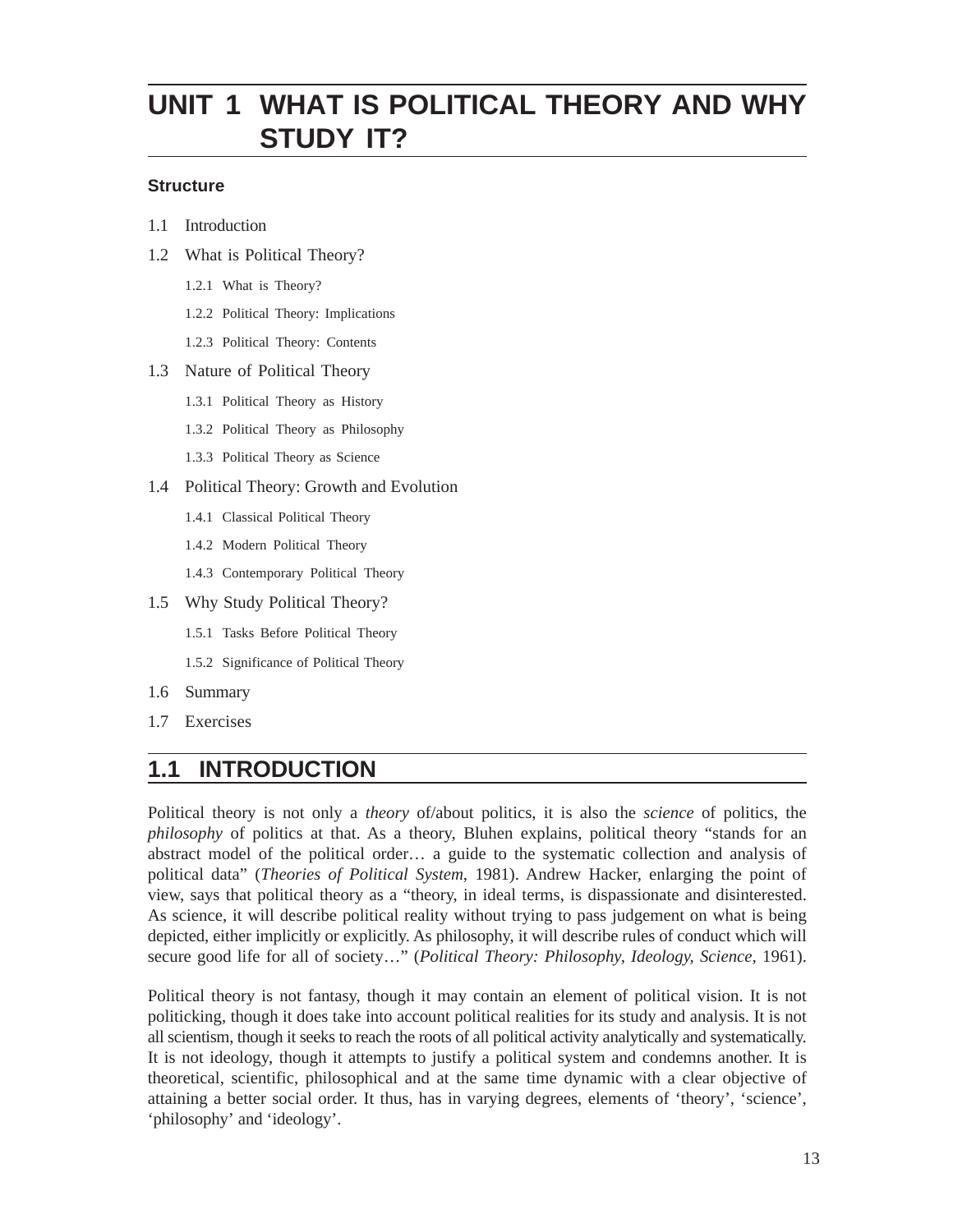## **1.2 WHAT IS POLITICAL THEORY?**

 Political theory is a theory about what is "political", the science and philosophy of what is political. George Sabine says, "It is anything about politics or relevant to politics". This being the broader meaning, he refers to its narrow meaning, saying that it is "the disciplined investigation of political problems" (*A History of Political Theory,* 1973). David Held defines political theory as "a network of concepts and generalizations about political life involving ideas, assumptions and statements about the nature, purpose and key features of government, state and society and about the political capabilities of human beings". (*Political Theory Today*, 1991) A very elaborate definition of political theory has been given in *Political Science Dictionary*, describing it as "a body of thought that seeks to evaluate, explain and predict political phenomena. As a sub-field of Political Science, it is concerned with political ideas, values and concepts, and the explanation of prediction of political behaviour. In its broad sense, it has two main branches: one is political philosophy or normative theory, with its value, analytic, historical and speculative concerns. The other is empirical theory, with its efforts to explain, predict, guide, research and organize knowledge through the formulation of abstract models, and scientifically testable propositions."

Political theory is all about politics. It is an overview of what the political order is about. It is a symbolic representation of what is "political". In its *nature*, it is a formal, logical and systematic analysis of processes and consequences of political activity. It is, in its *method*, analytical, expository, and explanatory. It is, in its *objective*, an attempt to give order, coherence and meaning to what may be referred to as "political".

#### **1.2.1 What is Theory?**

The meaning of political theory necessitates the meaning of theory: to know what political theory really is to know, first, what is theory? Originating from the Greek word "*theoria*", theory means or at least, may mean a well-focussed mental look taken at something in a state of contemplation with the intention to grasp or understand it. Arnold Brecht ("*What is Theory?*") refers to both the broad and the narrow meaning of the word "theory". In the broader sense, he says, theory means "A thinker's entire teaching on a subject", including the description of facts, his explanation, his conception of history, his value-judgements, and the proposals of goals, policies and principles. In the narrow sense, he says, theory means "explanatory" thought only or at least primarily. In his book, *Political Theory*, Brecht uses theory in the narrow sense, saying, "… explaining is the function of theory." Thus, for him, theory means a proposition or a set of propositions designed to explain something with reference to data or inter-relations not directly observed or not otherwise manifest. Theory has to be scientific, without the quantum of science, it is unthinkable. But theory, without theory or say philosophy, is as meaningless as it is, without science. Theory is a combination of elements characteristic of both science and philosophy. Theory is not practice, because doing too needs thinking. Theory involves a theoretical frame which practice really lacks. Theory is not merely 'description' because "describing" is only a part of "thinking", its other parts, for example, include "discovering", "determining", "augmenting", "explaining" and "framing" a phenomenon. Theory is not hypothesis, for hypothesis denotes a tentative assumption of facts, and, therefore, lacks what theory really has, "definiteness". Theory is not philosophy because while theory is about "something", philosophy is about "everything". Theory is not thought because it is a thought about thought, and not an entire thought itself. There is, indeed, much that is common between theory and reason, for both have a claim on being scientific, yet theory looks beyond reason, beyond science.

Theory, we may sum up with Karl Deutsch (*The Nerves of Government*, 1963), attempts to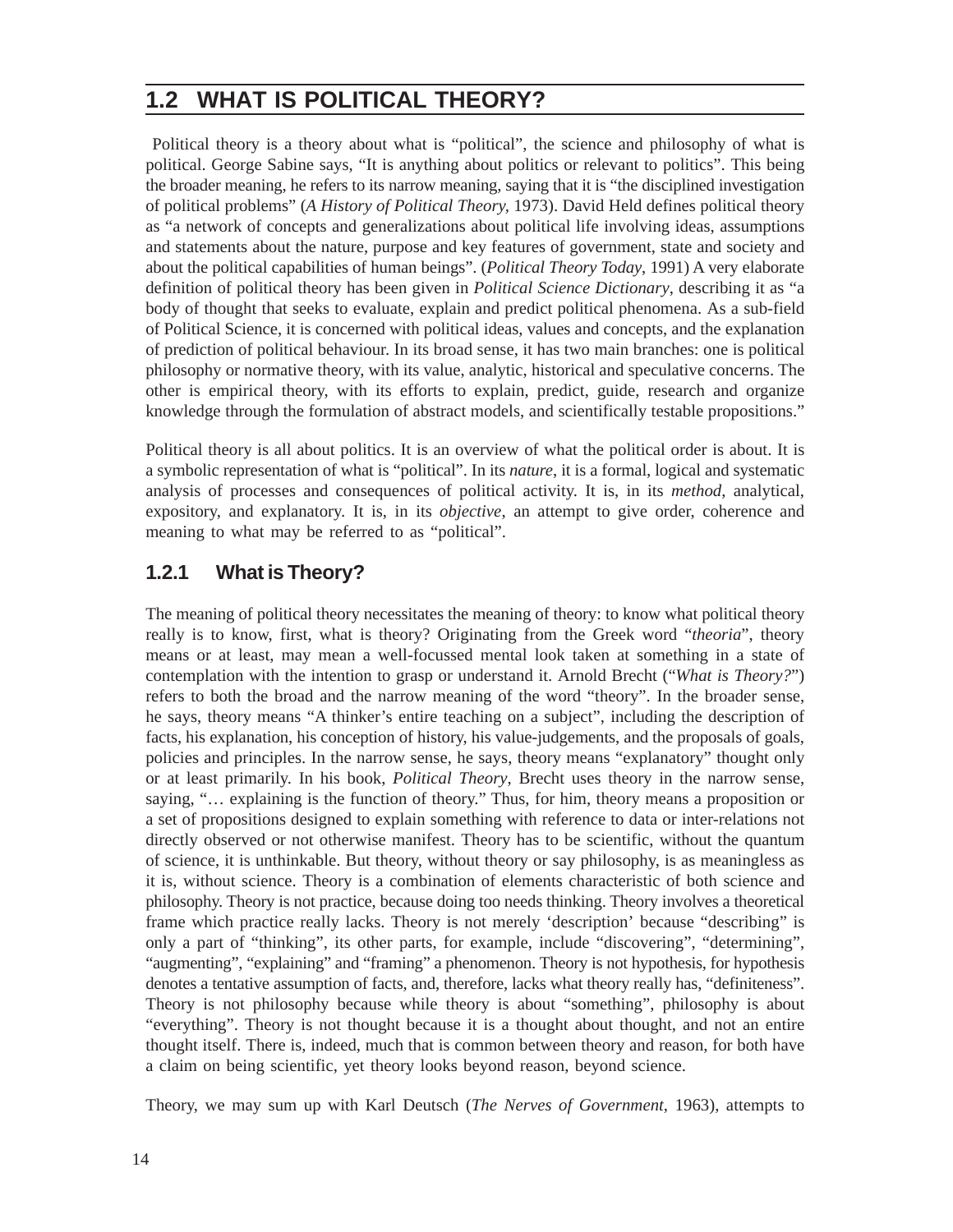explain, order and relate disjointed data, identifies what is relevant and, therefore, points out what is missing in any phenomenon; predicts on the basis of observable facts. Theory is a guide to practice, adds much to what is merely description, clarifies hypothesis, and as a part of philosophy, explains an issue which meets the requirements of both reason and vision.

### **1.2.2 Political Theory: Implications**

Theory implies both science as well as philosophy. It is, against this background, that one may say that a theorist is both a scientist and a philosopher; a theorist is more than a scientist; he is more than a philosopher. To understand theory when applied to politics would mean understanding politics as a theory, as a science and also as a philosophy. Bluhen would, thus, explain political theory as "an explanation of what politics is all about, a general understanding of the political world, a frame of reference. Without one we should be unable to recognize an event as political, decide anything about why it happened, judge whether it was good or bad, or decide what was likely to happen next. A theory helps us identify what is happening in a particular case of politics… It helps us to explain why an event occurred and to predict future events … Theory also is a tool for evaluating what is happening and for guiding our political choices….". The job of the political theorist is really important. Brecht makes a note of it saying, "It is the function of the political theorist to see, sooner than others, and to analyze, more profoundly than others, the immediate and the potential problems of the political life of society; to supply the practical politicians, well in advance, with alternative courses of action, the foreseeable consequences of which have been fully thought through; and to supply him not only with brilliant ideas, but with a solid block of knowledge on which to build." When political theory performs its function well, he continues, "it is one of the most important weapons in our struggle for the advance of humanity."

The discussion on what a theory is or what political theory is would help us identify the characteristic implications or the major aspects of political theory. Some of these can be stated as under:

- i) The area in which political theory works extends to the realms of politics only political life of the citizen, his political behaviour, his political ideas, the government that he seeks to establish, and the tasks expected from such a government.
- ii) The methods, which political theory adopts, include description, explanation and investigation of the political phenomenon.
- iii) Though political theory is all about what is 'political', yet it attempts to understand 'political' in relation to 'social', 'economic', 'psychological', 'ecological', 'moral', and the like.
- iv) The objective which political theory seeks to achieve is to build a good state in a good society, and in the process, create processes, procedures, institutions and structures historically tested and rationally attained.
- v) As a body of thought, political theory attempts to explain, evaluate and predict political phenomena, and in the process builds not only scientifically testable models, but suggests values as rules of human conduct.
- vi) Political theory is both prescriptive and explanatory.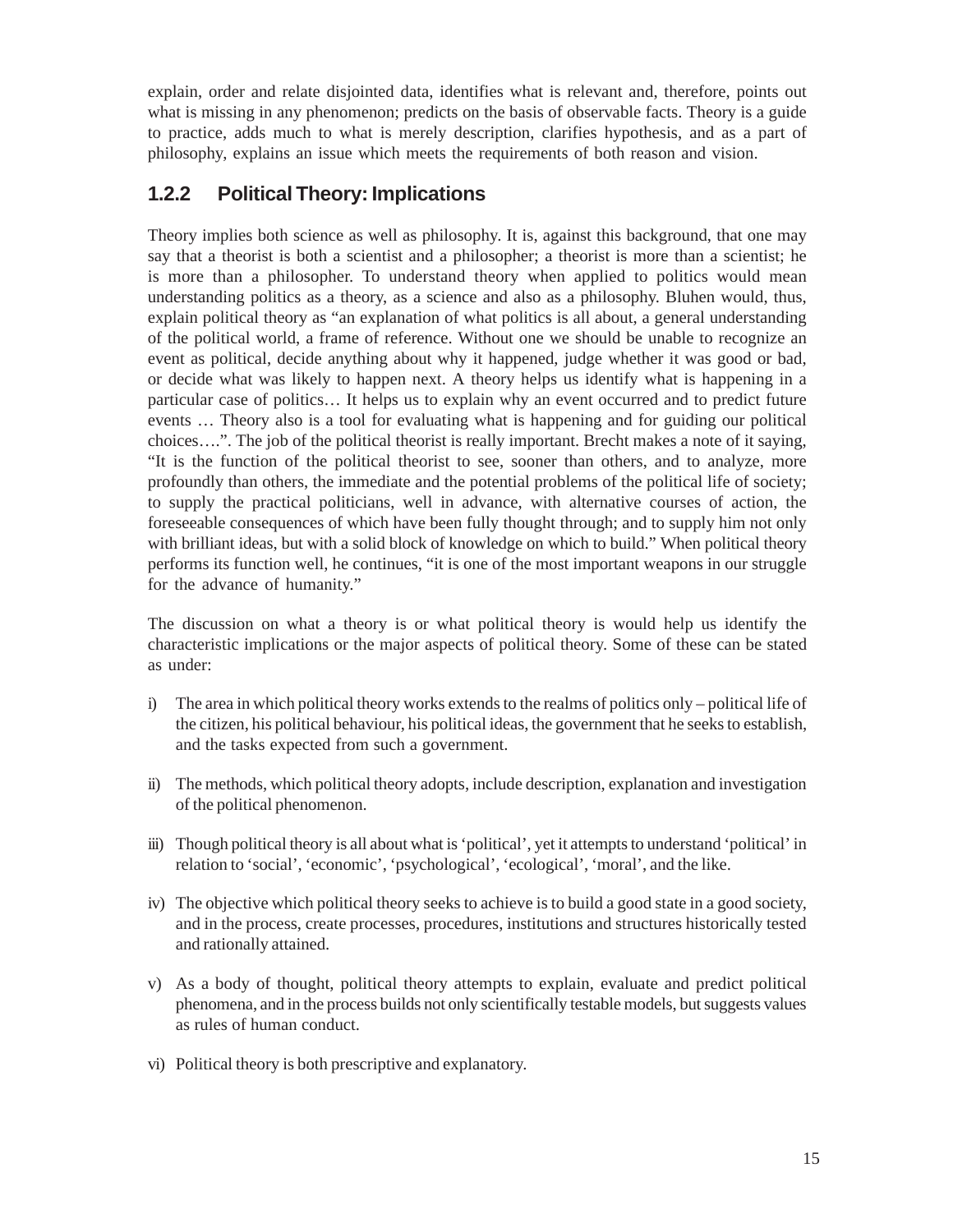### **1.2.3 Political Theory: Contents**

Politics, as a political activity, is usually associated with cynicism, and skepticism, demonstrating self-seeking behaviour, hypocrisy, and manipulation of attitudes. This negative connotation hardly holds any ground. Political theory is neither a theory of politicking, nor a theory of political intrigues. It is a disciplined investigation of what constitutes the 'political'. Its contents have varied from time to time. From the early Greeks, in the Western political tradition, to the end of the eighteenth century, political theory concerned itself mostly with what politics 'ought to be'. Almost during the whole nineteenth century and the first half of the twentieth century, political theory dealt, largely, with the nature and structure of government as a decision-making body. Then came a period when some of the American political scientists, under the influence of scientism, declared the demise of political theory as against those, mostly the British, the traditionalists, who advocated the value of political theory as a guide to political action. With the fast changing complexion of the world, political theory, has happily, survived the onslaughts of 'the end of ideology', and 'the end of history' debates. The concern of political theory, today, has been both the nature and proper ends of the government.

Political theory, as a disciplined investigation of political phenomena, is closely related to *why* and *what* of the institutions of the government, and the whole political system in which the government operates. To study political theory is to study the context in which it exists. We need to understand political theory within the realm of the political system, the political system within the realm of the social system, the social system within the realm of the period it exists, and in the environment it breeds.

The contents of political theory include understanding of what is really 'political', to link 'political' with what is 'non-political', and to integrate and coordinate the results of the numerous social sciences for knowing its own nature. Its scope is not limited to what it constitutes, but to what exists in the periphery and beyond.

Suggesting that the task of defining what is political is a continual one, Sheldon Wolin (*Politics and Vision* 1960) includes the following in the contents of political theory:

- (i) a form of activity centering around the quest for competitive advantage between groups, individuals, or societies;
- (ii) a form of activity conditioned by the fact that it occurs within a situation of change and relative scarcity;
- (iii) a form of activity in which the pursuits of advantage produce consequences of such magnitude that they affect in a significant way the whole society or a substantial portion of it.

## **1.3 NATURE OF POLITICAL THEORY**

To know clearly as to what political theory really is, is to know its nature. Political theory is said to be political thought, and that is why there are some who describe political theory as denoting the works of numerous thinkers. But it is not what political thought is. There are others who equate political theory with political philosophy. It is true that political theory constitutes a part of political philosophy, but it is only a part; a part can never be a whole, and as a part, it remains only a part, a part of the whole. There are still others who after incorporating science in politics, prefer to call it Political Science. But those who insist on a science of politics, refuse to admit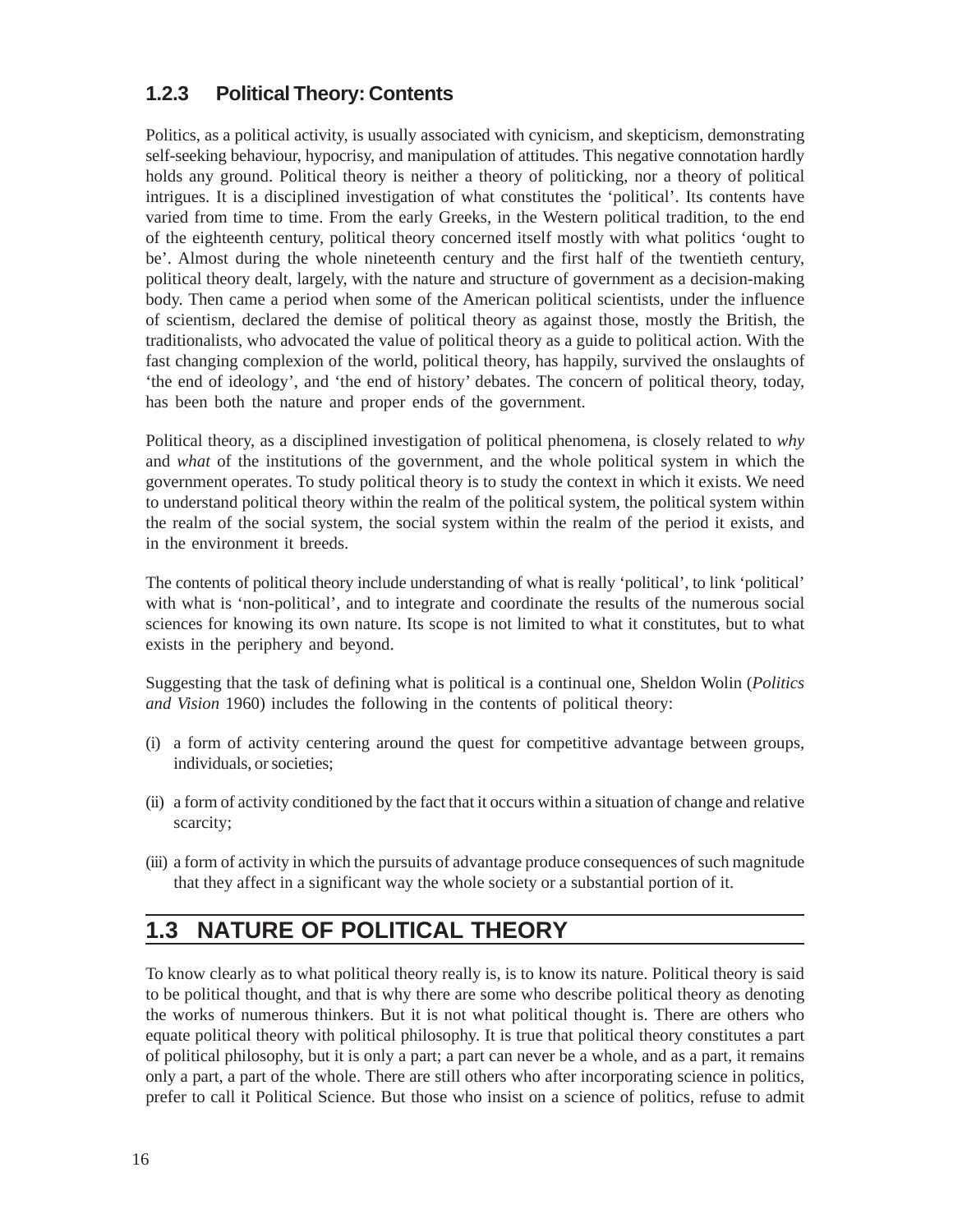if there ever had been a history of politics, or a culture of politics. Brecht, therefore, would say, "… political philosophy, political theory, and political science are no longer interchangeable terms…, with the emphasis placed on science and a distinction from political philosophy, political science now refers to efforts limited by the use of scientific methods, in contrast to political philosophy, which is free to transcend these limits. Likewise political 'theory' when opposed to political 'philosophy' now is usually meant to refer *scientific* theory only in distinction from political philosophy. Any speculative thesis that is proposed by political philosophy can be part of (scientific) political theory only as a "working hypothesis", an auxiliary in the scientific kit, and not … or not yet…. as a piece of scientific knowledge."

Political theory is not all history, but it is history in the limited sense; it is not all philosophy, but it is philosophy in some degree; it is not all science, but it is science in so far as it responds to reason. A political theorist has to be a part historian, a part philosopher, and a part scientist.

### **1.3.1 Political Theory as History**

That political theory is history has been emphatically advocated by scholars like George Sabine, but all history is not political theory just as all political theory is not history. Political theory without history is a structure without a base. In studying and analysing politics, what we learn to understand is a political tradition, and a concrete way of behaviour. It is, therefore, proper that the study of politics should essentially be a historical study. History, we should know, is more than the tale of the dead and the buried; it is a storehouse of experience and wisdom; successes and failures, of what has been achieved, and what has been lost. It is the sum-total and simultaneously the formation-head of a new development, something, as Professor L.S. Rathore says, "eternally significant and instructive, inseparably linked with contemporaneity in the perpetual progress of mankind." "Ignore history", he warns, "and the delight of political theory is never to be retrieved."

Political theory as history defies what has lost its value. No one cries now that the state has been a divine creation or the result of a contract in the state of nature. As history, political theory conserves what has significance and helps posterity to cherish it for a long time to come. Concepts such as justice, liberty, equality, obligation, as evolved through the annals of time, are being held high by political theory today and shall continue to be so in future. Indeed, history never repeats, but it can hardly be ignored. In the attempt to divorce itself from history, political theory loses its own significance, for there can be no fruits without roots as Seeley had said long ago. It is through history that political theory explains what is what. One can never understand a text without its context. Plato's communism was significantly different from what is claimed to be Marx's communism, and one can understand communism of each by understanding the history of their respective times. It is one's age that prompts and propels one's political theory: history shapes and reshapes political theory. How can, then, political theory ignore its one aspect, the historical aspect? Sabine writes that great political theory excels both in "an analysis of a present situation and in suggestiveness for other situations". As such, "a good political theory", Professor S.P. Varma (*Modern Political Theory*, 1987) writes, "even though it is the outcome of a peculiar set of historical circumstances, has a significance for all times to come. It is exactly this universal character of political theory which makes it respectable". (See George H. Sabine, "What is Political Theory?" *Journal of Politics,* Vol. I, No. 1, February 1939).

Political theory is history in the sense that it seeks to understand the time, the place and the circumstances in which it evolves. If it ignores its historical context, it loses its strength, its focus and its message. Any political theory has to have facts as the basis (the factual-historical factor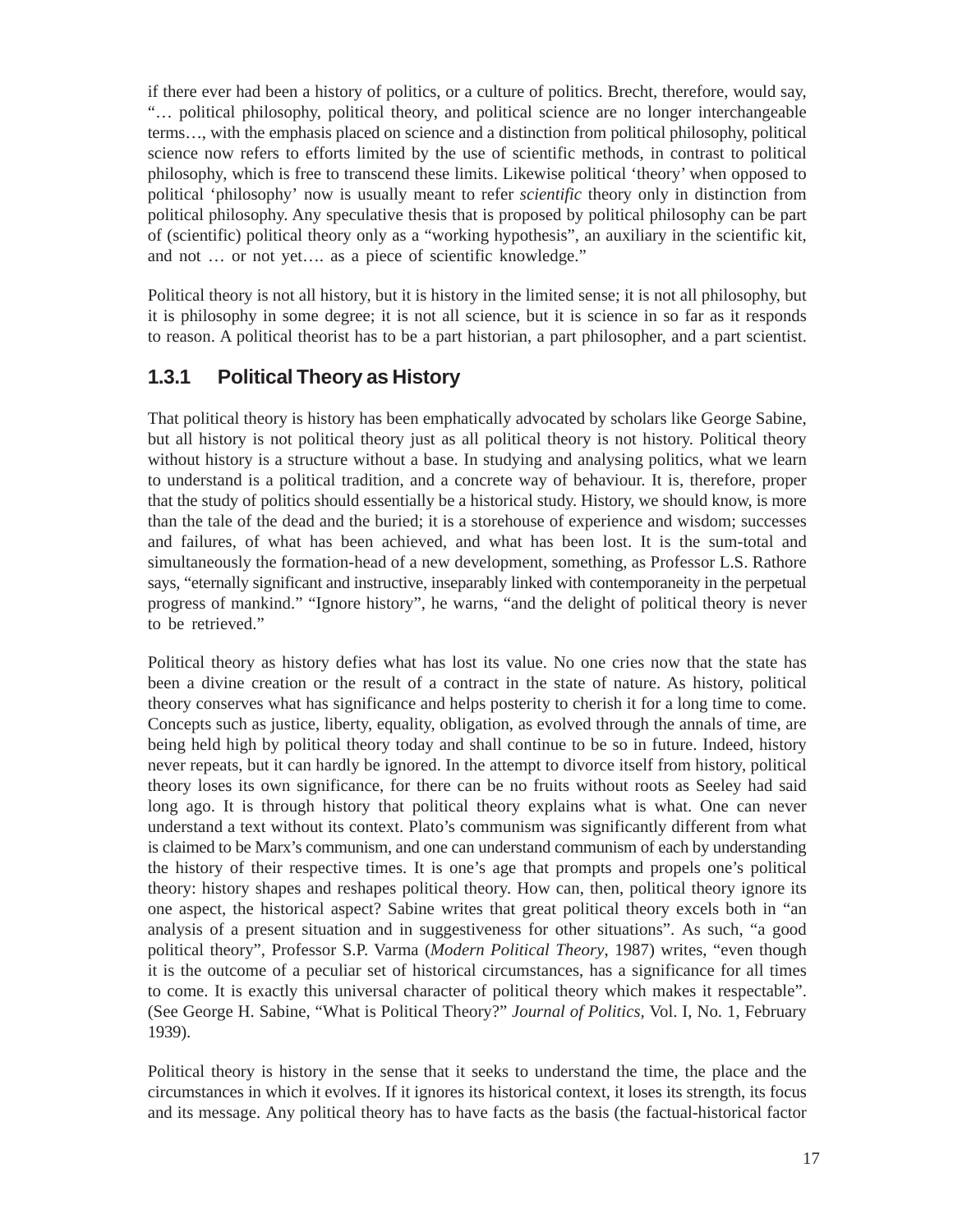as Sabine would say), circumstances in which it develops (the causal factor as Sabine describes it), and the message, i.e., political theory (the valuational factor, as Sabine would insist). Political theory is not merely or only history (the statement of facts on which it works and has worked in the past, i.e., history), it is a science in so far as it is not understood in isolation, and also a philosophy in so far as it motivates.

### **1.3.2 Political Theory as Philosophy**

That political theory is a philosophy has been very well enunciated by scholars like Leo Strauss, ("What is Political Philosophy?" *Journal of Politics,* XIX, August 1967), but all philosophy is not political theory as all political theory is not philosophy. Philosophy, as an abstract study encompassing the whole universe in general, and morals, norms, and values in particular, is the sum-total of general laws governing the whole world. It has served political theory well through the ages as its valuational factor, as Sabine has said. Philosophy, as Kant says, has answered three questions: "What can I know?" "What must I do?" and "What can I hope for?" and this is what makes philosophy a lodestar of life. Without philosophy, no political theory can ever hope to exist; without an eye on future, no present can ever afford to stay as no present stands without its past.

Political theory is a philosophy, for it not only seeks to know the nature of things but also attempts to explain as to why things really exist. One understands an action or a thought only by evaluating it. Evaluation is a part of understanding. Philosophy as distinct from theory is a 'quest for wisdom' or as Strauss holds the view, "quest for universal knowledge, for knowledge of the whole". Political theory as philosophy is "the attempt truly to know both the nature of political things and the right, or the good, political order" (Strauss). Politics is not what one assumes or opines. In fact, a political theorist is expected to possess more than an assumption or an opinion; he has to have knowledge. Philosophy emerges when opinion/assumption attains the heights of knowledge, and that is what exactly is the task of political theory. Political theory as philosophy is an "attempt to replace opinion/assumption about the nature of political things by knowledge of the nature of political things" (Strauss).

Values, Strauss believes, are an indispensable part of political theory as they are, of philosophy. Every political philosopher has to be a teacher in his own right: he must profess; he must teach; he must persuade. Professor Varma, therefore, writes that the object of persuasion is always there before the political theorist. "What some of the modern writers have described as "the folk-lore of political philosophy', or mere 'ideology', is vital for the understanding of political theory." Political theory not only explains, but also affects, favourably or adversely. Evaluational aspects of a political activity are as important as its factual aspects. It is, in this sense, that *values* and *facts* form an integral part of any political theory.

### **1.3.3 Political Theory as Science**

That political theory is a science has been forcefully emphasised by scholars from Arthur Bentley (*The Process of Government*, 1908) to George Catlin (*The Science and Method of Politics*, 1927); David Easton (*The Political System*, 1953) and Robert Dahl (*Modern Political Analysis*, 1963); but all science is not political theory, just as all political theory is not science. Political theory is not science in the sense Chemistry or Physics or Mathematics is a science. It is not as exact a science as these natural or physical sciences are, because there are no universally recognised principles, no clear cause-effect relationships, no laboratories and no predictions are made in political theory the way these are found in natural and exact sciences.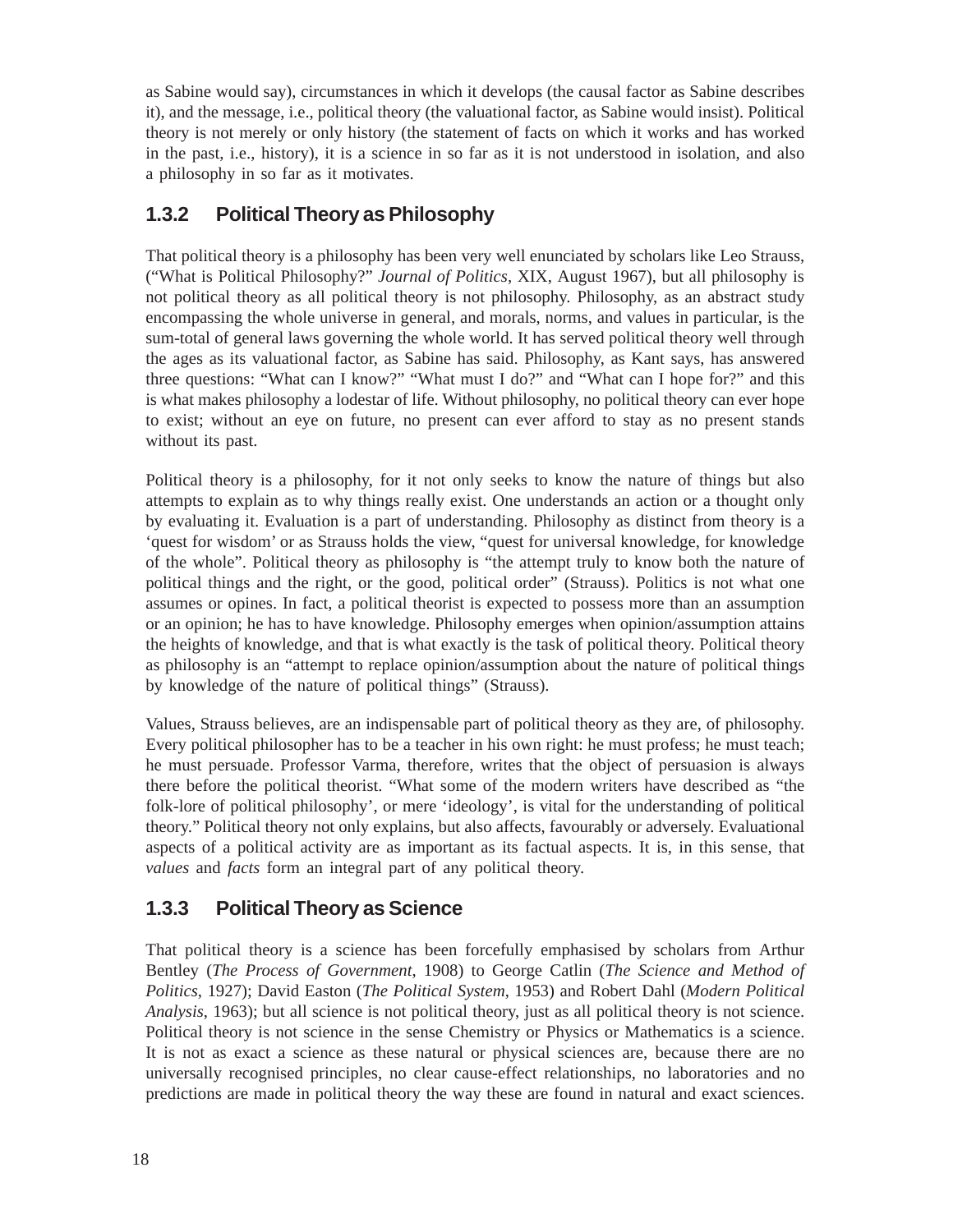It is a science in so far as it admits concepts and norms which are both observable and testable, and in so far as it responds to the requirements of reason and rationalism. The American social science researchers in general, and the Behaviouralists in particular, sought to create a science of politics and in the process, indulged in what may be called 'reductionism'. Political theory is a science in so far as it can, and in fact, is applied to a social gathering and the definitive rules of the exact sciences are applicable within the limitations as in any social science. Political theory as a science is only a social science. It is a science in its methodology, in its approach and in its analysis. To that extent, it is a science, a prime science as Aristotle had described it. It is a science in so far as its conclusions are drawn after 'study', 'observation', 'experiments', features which go along with any normal definition of science. There is no need to go a long way to make a 'science' of politics, and to find 'techniques', and 'tools' to make politics an exact science, no matter whether there remains, in the process, any political theory or not. The role of science in political theory should be limited to the extent that it helps understand a political phenomenon, and to that extent, science should have an entry in the realms of political theory. Political theory admits objectivity in association with subjectivity, facts in relation to values, research together with theory. Political theory as science generates neutral, dispassionate and objective knowledge (See, Colin Hay, *Political Analysis*, 2002).

There are limits of social sciences. In contrast, the rules of the game (that of the exact sciences) do not change with time. The laws of physics, for instance, can be assumed to pertain to all situations at all times – past, present and future. But this is not true of the social sciences. "The nature of the 'economic' and the 'political' is," Colin Hay says, "different after Keynes and Marx in a way that the 'physical' and the 'natural' is not after Newton and Einstein". We must remember that (i) "Social structures, unlike natural structures, do not exist independently of the activities they govern", (ii) "social structures, unlike the natural structures, do not exist independently of the agent's conceptions of what they are doing in their activity." (iii) "social structures, unlike natural structures, may be only relatively enduring." (See R. Bhaskar, *The Limits of Naturalism*, 1979). This is where the social sciences are different from the natural sciences. The limits of political theory are worked out within the ethics of political analysis.

## **1.4 POLITICAL THEORY: GROWTH AND EVOLUTION**

Political theory has, in the West, passed through different stages. There was a time when, during the ancient Greek and the medieval period, political theory would concern itself with identifying the ethical goals of the state, i.e., the objectives which the state would cherish to achieve. Both Plato and Aristotle would insist on the functions of the state to establish justice or give the individual, a good life. The medieval political theory associated as it was with religion, demanded of the state to prepare and train the individual to seek a place with god. The early modern age political theory sought to discuss theories of the origin of the state, followed by philosophers with whom the organisation and functions of the state were major concerns of the state. The midtwentieth century political theory dealt largely with the institutions of the state, making the concept of power to be the basic theme of the state.

The growth and evolution of political theory can be elaborated in three major streams. These are: (i) classical political theory, (ii) modern political theory, and (iii) contemporary political theory. The classification of political theory into classical, modern and contemporary is, indeed, thematic. What divides the classical or the traditional from the modern is the element of *science* in the latter and its absence in the former. Philosophy dominates the classical tradition of political theory whereas science and its methodology dominate the modernist. As an exception, there may be an Aristotle and a Thomas in the ancient and the medieval periods of the West who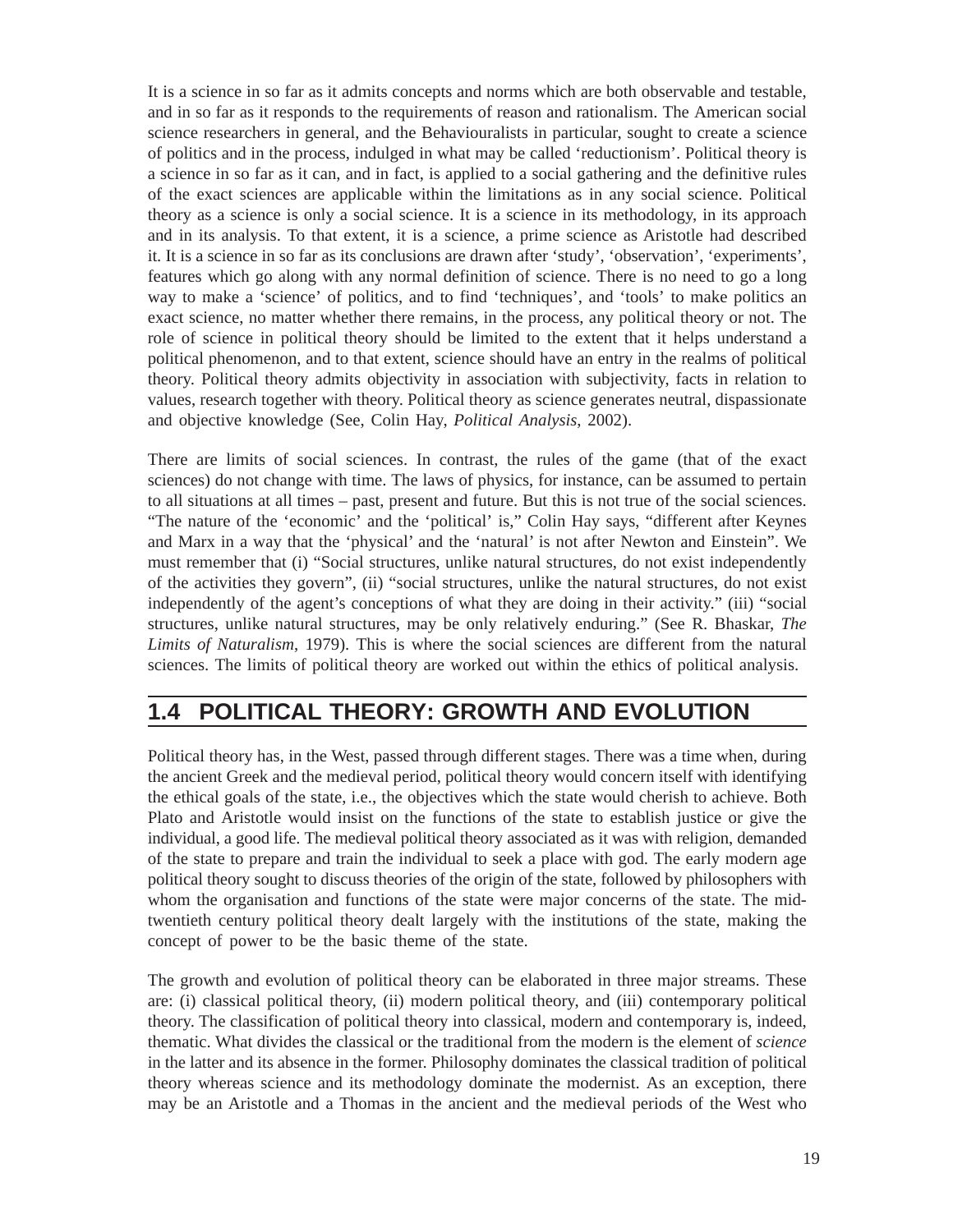might have emphasised the science element while discovering the laws of public life, and there may be a Strauss in our times who might see the utility of philosophy in the study of politics. Likewise, modern political theory and contemporary political theory are somewhat different, at least in their essence. Modern political theory is empirical and scientific, whereas contemporary political theory is philosophical and historical. Contemporary political theory attempts to synthesise the essence of both the classical and modern political theory.

### **1.4.1 Classical Political Theory**

Classical political theory emerged in the ancient Greek culture, in the writings of Socrates, Plato and Aristotle, and continued until the beginning of the nineteenth century. The classical paradigm, according to Sheldon Wolin, relating to political theory, consisted of the following:

- (i) Classical political theory aimed at acquiring reliable knowledge about matters concerning the people, a philosophical pursuit to establish a rational basis for belief; a politically inspired pursuit to establish a rational basis for action.
- (ii) It sought to identify the political with the public, the common: the Greek *polis*, the Roman *res publica*, and the medieval age usage of *commonweal* – all denoted a sharing of what was common among the people as partners.
- (iii) Its basic unit of analysis was always the political whole, the body-politic, the inter-related structure denoting activity, relationship, and belief: *activity* relating to ruling, warfare, education, religious practices; *relationships* involving those between social classes, between the rulers and the ruled, between the superiors and the inferiors; *belief*, such as justice, equality, natural law and the like.
- (iv) Relating itself to the political whole, the classical political theory laid emphasis on order, balance, equilibrium, stability and harmony. That is why, it, in the process, dwelt on terms such as conflicts, anarchy, instability and revolution.
- (v) Classical political theory laid stress on comparative studies for supplying a more comprehensive explanation of political phenomena and a wider range of alternatives. That was the reason that classical political theory developed a classification of political forms (e.g., monarchy, aristocracy, democracy, and their variants) and a set of concepts such as law, citizenship, justice and participation so as to explain differences and similarities between them.
- (vi) Classical political theory had been, largely, ethical in perspective. Its response was rooted in a moral outlook: Plato advocated the ideal state; Aristotle, a state that can achieve the best possible; St. Augustine, the city of god. Classical political theory undertook to appraise the various constitutional forms, to determine the form most suitable for a particular set of circumstances, and to decide, if any, absolutely the best form possible.
- (vii)Classical political theory, by projecting the best form of polity as the ideal, revealed the boldness and radicalism of classical theorising, though some dismissed such an attempt as merely utopian and visionary.

### **1.4.2 Modern Political Theory**

Modern political theory encompasses in itself a host of diverse trends such as the institutionalstructural, scientific, positivistic, empirical, behavioural, post-behavioural and the Marxist. These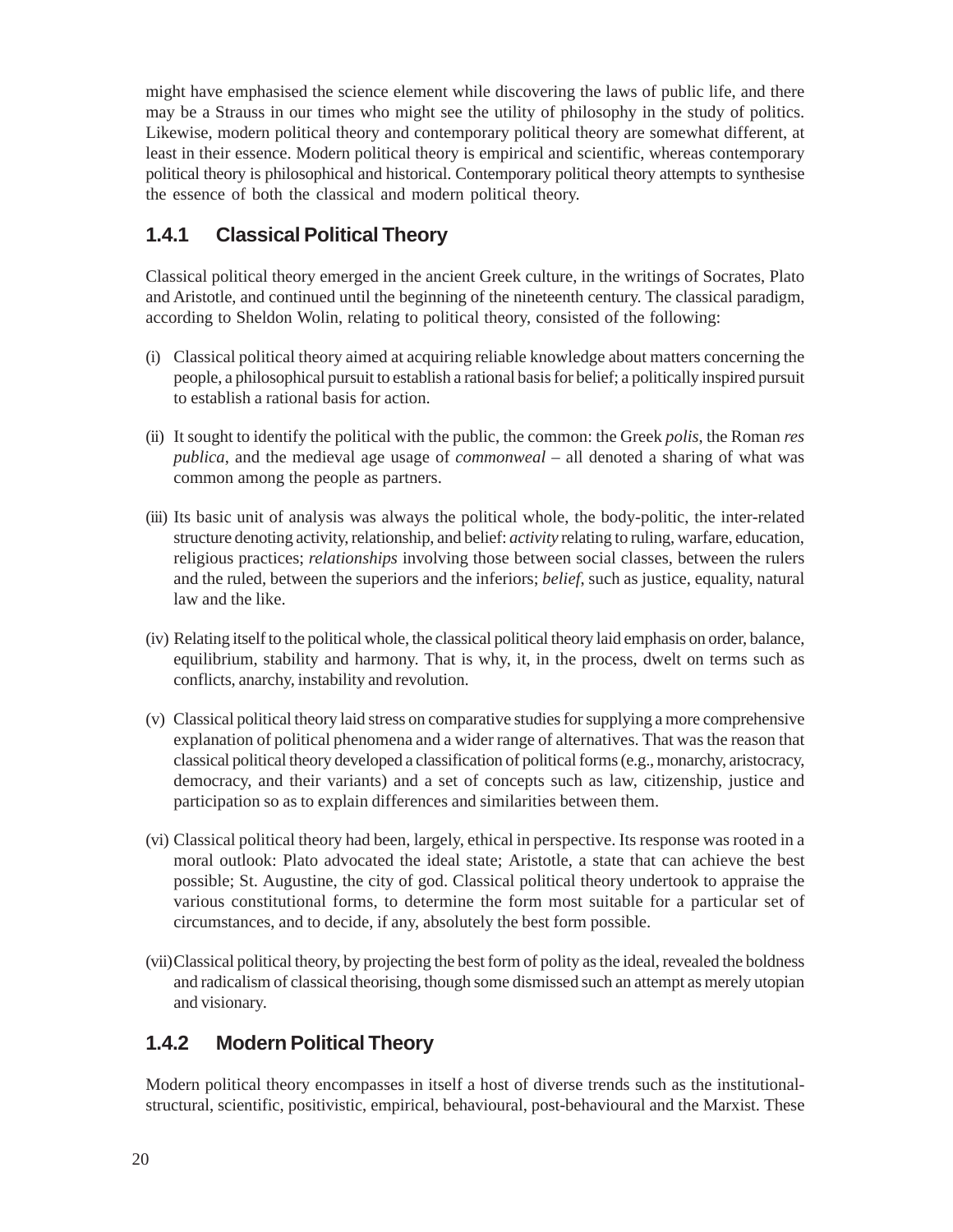trends dominated the greater part of the twentieth century. Classical political theory was, by and large, philosophical, normative, idealistic, and to an extent, historical; modern political theory, on the other hand, can be classified into two opposing divisions: the liberal including the individualistic, the elitist and the pluralist on one hand, and the Marxist, including the dialectical-materialist on the other.

Modern political theory, beginning with the liberal stance from the  $15<sup>th</sup>$ -16<sup>th</sup> centuries and later expressing itself in the institutional-positivist, empirical-behavioural and post-behavioural trends, dubbed the whole classical tradition as dull. Their advocates, from Merriam and Key to Dahl, Casswell and Easton, sought to lay stress on the 'present' rather than on the 'past'; the 'living' rather than the 'dull'; the 'immediate' rather than the 'remote'; the 'objective' rather than the 'subjective'; the 'analytic' rather than the 'philosophic'; the 'explanatory' rather than the 'descriptive'; the 'process-oriented' rather than the 'purpose-oriented'; the 'scientific' rather than the 'theoretical'. Modern political theory with its western liberal-democratic shade attempted to build a science of politics; objective, empirical, observational, measurable, operational and value-free. Its features can be summed up as under:

- (i) Facts and data constitute the bases of study. These are accumulated, explained and then used for testing hypothesis.
- (ii) Human behaviour can be studied, and regularities of human behaviour can be expressed in generalisations.
- (iii) Subjectivity gives way to objectivity; philosophical interpretation to analytical explanation; purpose to procedure; descriptive to observational; normative to scientific.
- (iv) Facts and values are separated; values are so arranged that the facts become relevant.
- (v) Methodology has to be self-conscious, explicit and quantitative.
- (vi) Inter-disciplinary synthesis is to be achieved.
- (vii)"What it is" is regarded as more important than either "what it was" or "what it ought to be or could be".
- (viii) Values are to support facts, substance to form, and theory to research, and status quo to social change.

At the other end of modern political theory stands the Marxist political theory, also called the 'dialectical-materialist' or the 'scientific-socialist' theory. It describes the general laws of motion in the development of all phenomena. Its importance lies in change through the struggle between opposites; between relations of production and productive forces with a view to have a better mode of production; development from the lower stage to the higher one; from, say, capitalistic to socialistic and from socialistic to communistic. It is a theory which provides a systematic and scientific framework of analysing and explaining social and political change. It is a method of interpreting the past, understanding the present, and projecting the future.

### **1.4.3 Contemporary Political Theory**

 Highlighting the characteristic features of contemporary political theory, David Held refers to the following: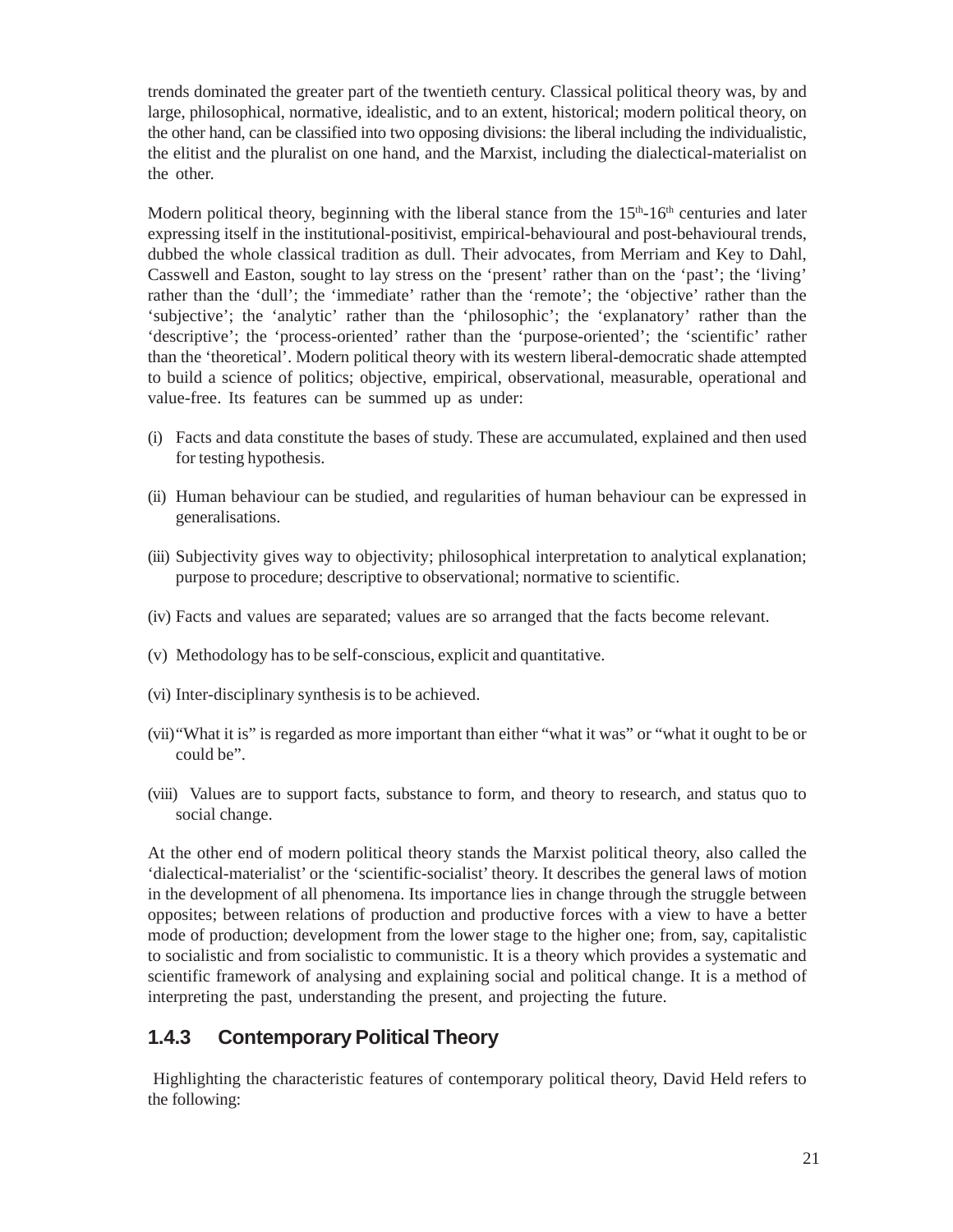- (i) Contemporary political theory has been viewed as the history of political thought, involving an attempt to examine the significance of text in their historical context.
- (ii) It has sought to revitalise the discipline as a form of conceptual analysis, and in the process, finding political theory as a systematic reflection upon, and classification of, the meanings of the key forms and concepts such as sovereignty, democracy, justice and the like.
- (iii) It has been developed as the systematic elaboration of the underlying structure of our moral and political activities; the disclosure, examination and reconstruction of the foundations of political value.
- (vi) It has been revitalised as a form of argument concerned with abstract theoretical questions and particular political issues.
- (v) It has been championed as a critique of all forms of foundationalism, either the post-modernists or the liberal defenders. It, accordingly, presents itself as a stimulant to dialogue and to conversation among human beings.
- (vi) It has been elaborated as a form of systematic model building influenced by theoretical economics, rational choice theory and game theory; it aims to construct formal models of political processes.
- (vii)It has developed as the theoretical enterprise of the discipline of Political Science. As such it attempts to construct theory on the basis of observation and modest empirical generalisations.

Contemporary political theory is mainly concerned with the explanation, investigation and ultimately, with the comprehension of what relates to politics: concepts, principles and institutions. Brian Barry (*Political Argument*, 1965) says that political theory attempts to "study the relation between principles and institutions". John Rawls (*A Theory of Justice*, 1971) thinks that political theory can seek truth alongside the scientific-empirical methods. Robert Nozick (*Anarchy, State and Utopia*, 1974) believes that contemporary political theory can solve many political problems by combining the classical ends with empirical means. The consensus, for example, (John Plamenatz, *Democracy and Illusion*, 1973) is that empirical analysis and reflections of a logical and moral character can co-exist in political theory.

David Held sums up by saying that contemporary political theory is: "first, the *philosophical* concerned, above all, with the *conceptual* and *normative*; second, the *empirical-analytic* concerned, above all, with the problems of *understanding* and *explanation*; third, the *strategic*concerned, above all with an assessment of the feasibility of *moving from where we are to where we might like to be.* To these, one must add, the historical, the examination of the changing meaning of political discourse – its key concepts, theories, and concerns – over time."

### **1.5 WHY STUDY POLITICAL THEORY?**

Political Theory is no easy and simple enterprise. It is an elaborate and a consistent exercise, aiming to achieve a better world of politics. Philosophy and science have no privileged cognitive status in political theory. All political philosophy makes claims about the operation of the political world – claims which require detailed examinations within the model of enquiry which go beyond those available to philosophy alone. All political science raises normative questions which a dedication to the normative-explanatory does not eliminate. Political theory requires the philosophical analysis of concepts and principles, and the empirical understanding of political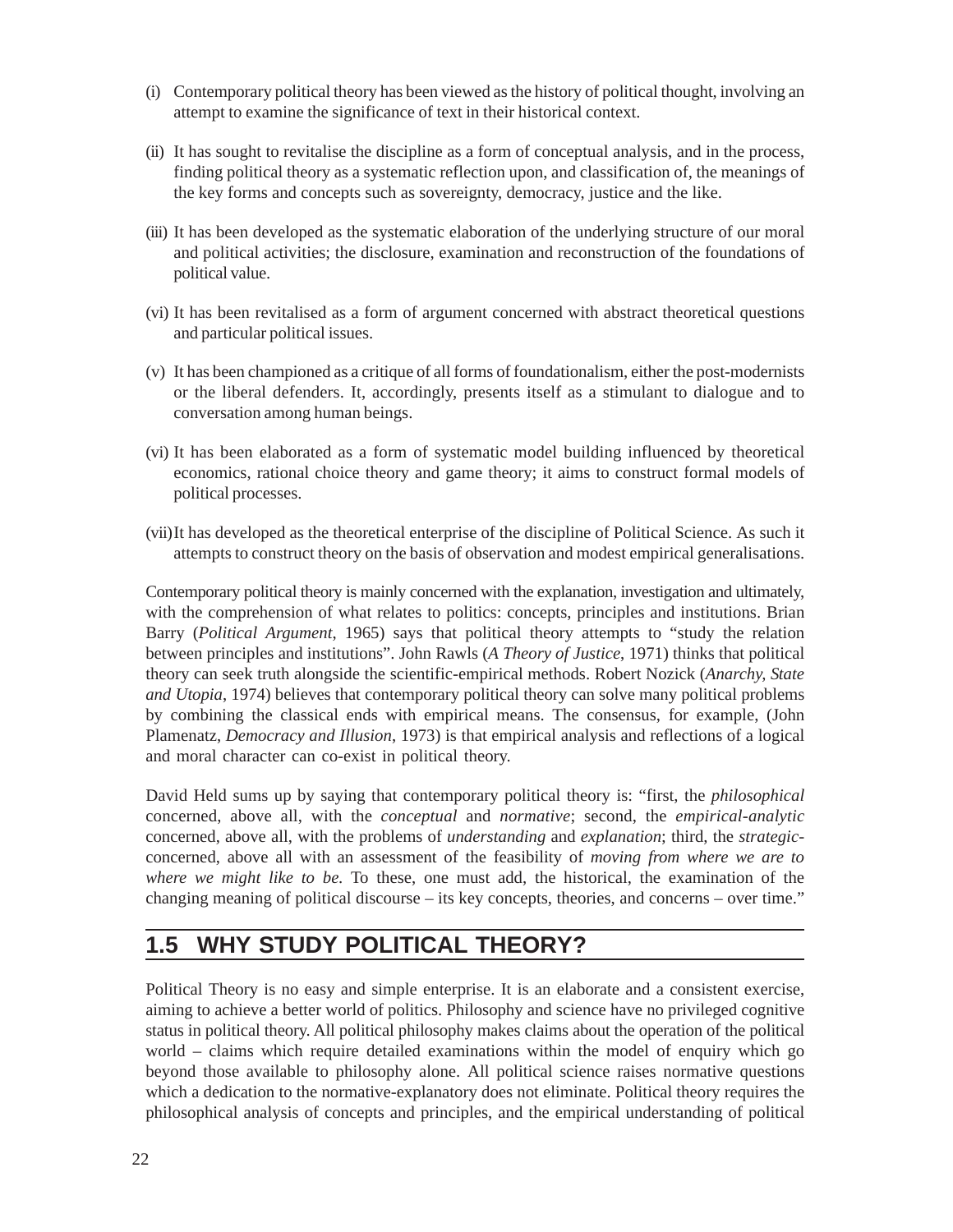processes and structures,. Neither philosophy nor science, in their individual capacity, can easily replace the other in the projection of political theory. This is so because systematic political knowledge embodying generalisations about patterns of political life is possible, and the efforts to achieve it are, rather should be, the major tasks of political theory.

Political theory is more than a discipline; it is an intellectual exercise as also an activity. It is needed as a philosophy just as it is needed as a science. Germino very aptly writes: "Turning his back to distortions, over-simplifications, sloganeering and demagoguery, the political theorist speaks out with honesty on the perpetual problems confronting man and his existence in society. Political theory as a philosophy will always attempt to find out the truth in every situation, and as a science, will always reach the truth." Plamenatz holds the view that political theory is not fantasy or the parading of prejudices, nor an intellectual game. Still less it "is a linguistic analysis", but, "is an elaborate, rigorous, difficult and useful understanding", and "as much needed as any of science".

### **1.5.1 Tasks Before Political Theory**

There are definitive tasks before political theory. As a science, it has, as David Held explains, the following functions:

- (i) "To identify the significant political variables and describe their mutual relations. To ensure this, an analytic scheme is essential. This would render research meaningful and arrange facts leading to generalisations.
- (ii) The existence, and wide acceptance of and consensus by workers in the field, on a theoretical framework, would enable the results of the various researches to be compared. It would help in the verification of conclusions, drawn up by the earlier researches and may also reveal the areas of research which require empirical work.
- (iii) Finally, the existence of a theoretical framework, or at least, a relatively consistent body of concepts, making research more reliable."

As a philosophy, political theory has to go beyond science. It has to *study*, as a science, a phenomenon, but as a philosophy it has to *understand* the phenomena. It has to study a *part* together with the *whole*. Its study is not confined to knowing clearly the present, but it has to extend its area to know as for what the present exists. Accordingly, political theory has to rise above the study of *status quo*; it has to go beyond the present, deep into the realms of future.

The tasks before political theory are enormous and differential. Some of these are:

- (i) With Rawls, political theory, as a branch of moral philosophy, has been described as essentially normative. Accordingly, the task of political theory is not only to develop general principles for evaluating the social structure, but also to design appropriate institutions, procedures, and policies (See Ackerman, *Social Justice in the Liberal State,* 1980; Barry, *A Treatise on Social Justice,* 1989; and Beitz, *Political Theory and International Relations*, 1979).
- (ii) Political theory is primarily contemplative and a reflective enquiry concerned to understand human existence in general.

So understood, political theory is neither a branch of moral philosophy nor normative in its orientation (See Taylor, *Philosophical Papers*, 1985; MacIntyre, *After Virtue*, 1981; Connolly,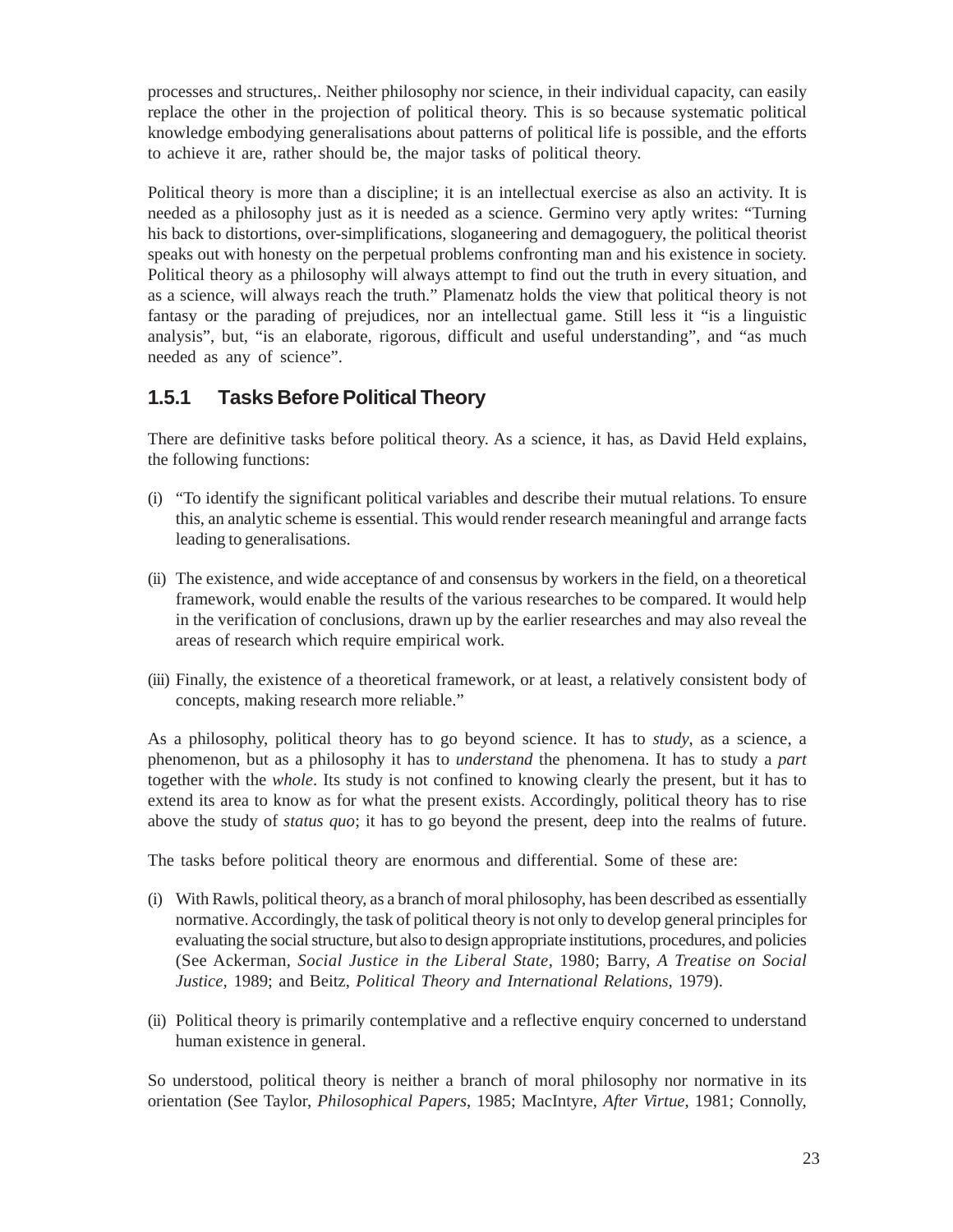#### *Political Theory and Modernity*, 1988)

- (iii) Political theory is primarily concerned with articulating the self-understanding of a particular community, and that it is necessarily municipal in its scope and interpretive in its orientation (See Walzer, *Sphere of Justice*, 1983).
- (iv) Political theory needs to be tentative, exploratory, conversational, open-minded, ironic and sensitive (See Rosty, *Contingency, Irony and Solidarity*, 1989).

#### **1.5.2 Significance of Political Theory**

The significance of political theory has been under a cloud by scholars, mostly of the behaviouralist school. John Plamenatz, in his essay entitled "*The Ease of Political Theory"* does not agree. As he puts it: "Political philosophy (meaning here political theory) is dead, I have heard man say, killed by the logical positivists and their successors who have shown that many of the problems which exercises the great political thinkers of the past were spurious, resting in confusions of the sight and the misuse of the language." According to him, political theory has its uses which may be stated as under:

- (i) Political theory is a serious and difficult intellectual activity and the need for this kind of exercise, in modern times, is indeed much greater.
- (ii) It is a study of values, norms and goals, though it does not produce the same kind of knowledge as empirical political theory does.
- (iii) It is a study of theories which have, historically, powerfully influenced men's images of themselves, and of society, and profoundly determined their social and political behaviour.
- (iv) It has an element of socially conditioned ideology. This ideology may be an illusion, and yet, unless man had these illusions, the course of social development would not have been what it is and
- (v) It produces a coherent system of political principles which can guide us to an appropriate political action. Its political theorists, as Plamentaz says, "do not, like honest shopkeepers, display a large variety of goods, describing them all accurately and leaving it to the customer to choose what pleases him most. They produce a hierarchy of principles, and try to explain how men should use them to make their choices… They are not mere purveyors of ideas; they are the preachers and the propagandists."

C. Wright Mills (*The Marxists*, 1962) writes, "Political philosophies are intellectual and moral creations. They contain high ideals, easy slogans, dubious facts, crude propaganda, and sophisticated theories." He describes the significance of political theory, saying:

- (i) "Firstly, it is itself a social reality; it is an ideology in terms of which certain institutions and practices are justified and others attacked; it provides the phrases in which demands are raised, criticisms made, exhortations delivered, proclamations formulated, and at times, policies determined.
- (ii) Second, it is an ethic, an articulation of ideal, which, at various levels of generality and sophistication, is used in judging man, events and movements and as goals and guidelines for aspirations and policies.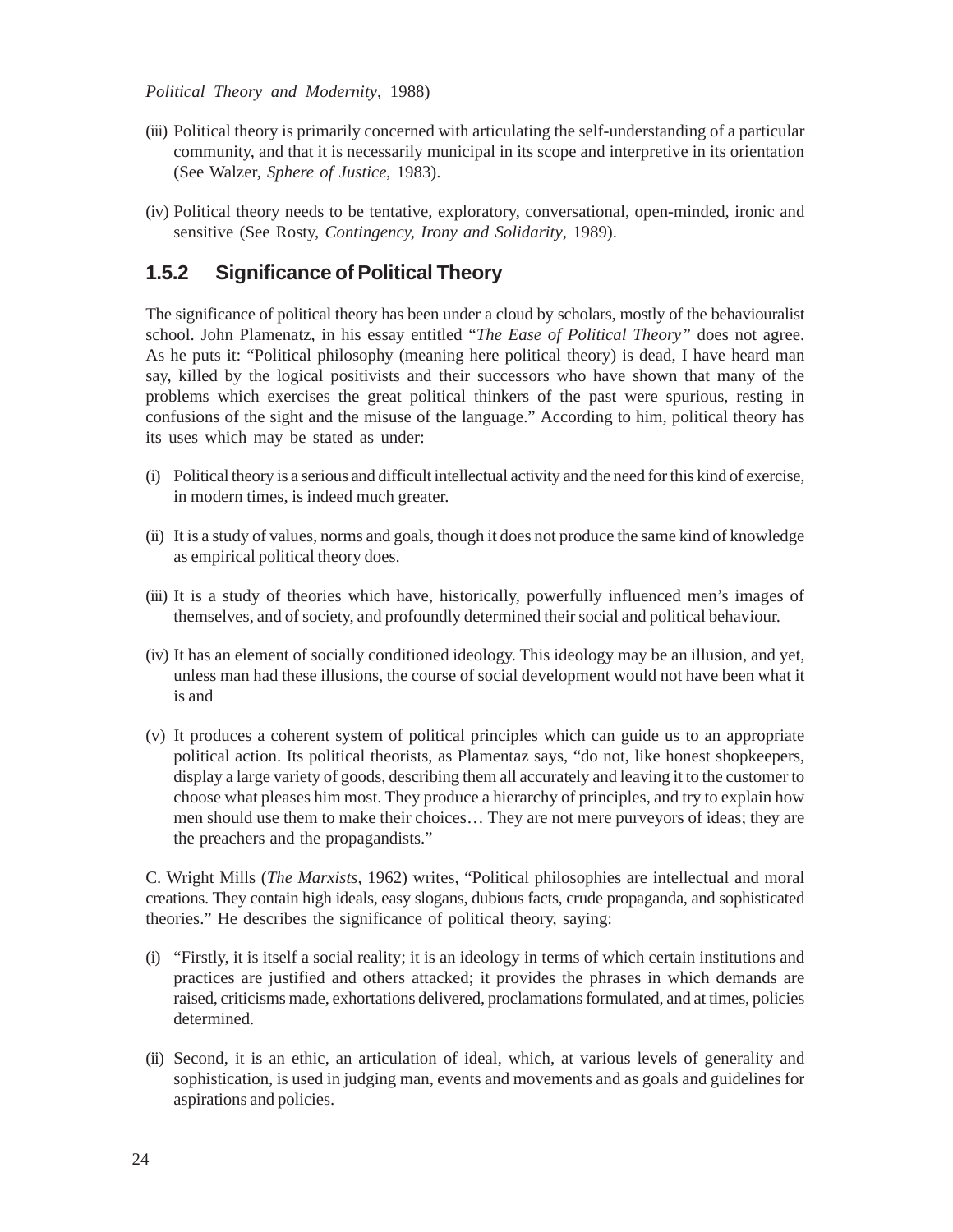- (iii) Third, it designates agencies of action, of the means of reform, revolution and conservation. It contains strategies and programmes that embody both ends and means. It designates, in short, the historical levels by which ideals are to be won or maintained after they have been won.
- (iv) Fourth, it contains theories of man, society, and history, or at least assumptions about how society is made up of, and how it works. It tells us how to find out where we stand, and where we may be going."

Political theory aims at comprehending the world in which it comes into being. It tries to identify its salient character, to understand its crisis and it assesses its capacity to resolve that crisis. Political theory contributes to the capacity of man to understand himself and after himself, his polity and his history. It exhorts man to take command of his own common affairs. In short, it explains, illuminates, understands, evaluates, enlightens and alters.

By way of conclusion, one may say that political theory builds a model of the highest political order, serves as a guide to the systematic collection and provides an analysis of political data. As a science, political theory describes political reality without trying to pass judgement on what is being depicted. As a philosophy, it describes rules of conduct which help secure good life for all.

### **1.6 SUMMARY**

Political theory is a theory that is related to what is 'political', the philosophy and science of something that is 'political'. Sabine defines political theory, broadly, as anything about politics or relevant to politics. A more comprehensive definition of political theory has been given by Bluhen. He says, "… political theory is an explanation of what politics is all about, general understanding of the political world, a frame of reference. Without one, we should not be able to recognize an event as political, decide anything about why it happened, judge whether it was good or bad, or decide what was likely to happen next….".

Political theory is history in so far as it is based on facts; it is philosophy in so far as it evaluates phenomenon; it is science in so far as it explains things scientifically.

Political theory has grown from its normative past to its scientific present. It looks forward to being a synthesis of history, philosophy and science, and of normativism and empiricism.

Political theory is not merely an illusion; it is not dead. Its relevance lies in its being a practical activity. It not only gives us a theory of man, society or history, but also gives us a theory of action – reform, revolution or conservation.

## **1.7 EXERCISES**

- 1. What is meant by the word 'theory'?
- 2. What is political theory?
- 3. What, in your opinion, should be the subject-matter of political theory?
- 4. Distinguish between political theory, political philosophy and political science.